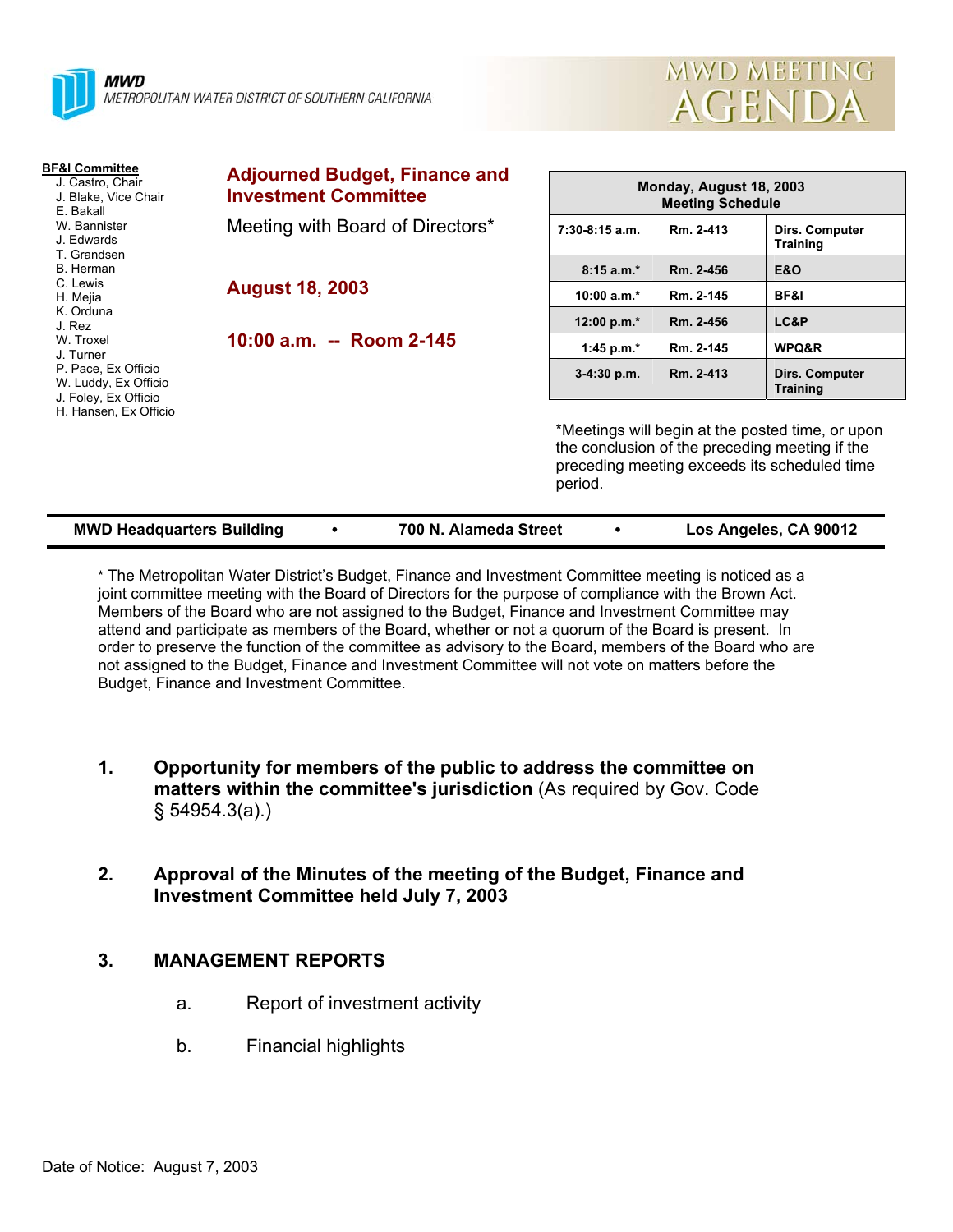## **4. OTHER MATTERS**

- 5E. Tax levy for fiscal year 2003/04. (BF&I)
	- 5E-1 Report on list of certified assessed valuations for fiscal year 2003/04 and tabulation of assessed valuations, percentage participation, and vote entitlement of member public agencies as of August 19, 2003. **(To be distributed at meeting)**
	- 5E-2 Adopt resolution establishing the tax rate for fiscal year 2003/04. **(To be distributed at meeting)**

### **5. CONSENT CALENDAR ITEMS — ACTION**

**8-4** Approve reauthorization for purchase or tender of Metropolitan's bonds in the secondary market and extend Fourteenth Supplemental Resolution. (BF&I)

### **6. OTHER BOARD ITEMS — ACTION**

- **9-1** Approve entering into interest rate swap transactions of up to \$700 million to capture savings and reduce interest rate risk. (BF&I)
- **9-4** Adopt Fifteenth Supplemental Resolution to the Master Revenue Bond Resolution authorizing the sale of up to \$500 million of Water Revenue Bonds, 2003 Authorization; and approve Appropriation No.15412 for the costs of issuance. (BF&I)

### **7. BOARD INFORMATION ITEMS**

**10-3** Correction of Readiness-to-Serve Charge and Capacity Charge allocations. (BF&I)

### **8. COMMITTEE ITEMS**

a. Oral report on budget and financial planning guidelines